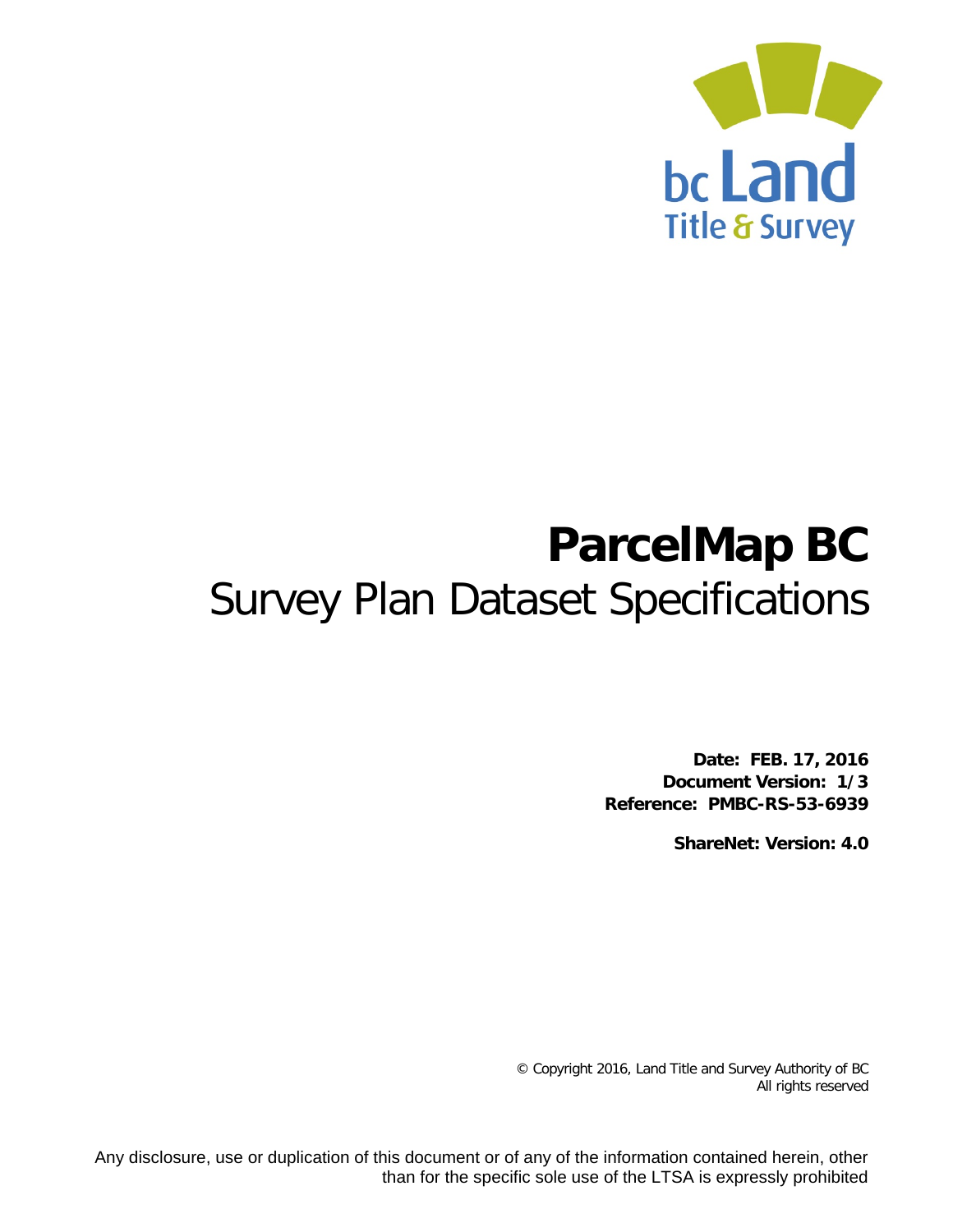## **SIGN-OFF**

| Prepared By:              | Jun Yang         | Reviewed By: | <b>Brian Greening</b>  |
|---------------------------|------------------|--------------|------------------------|
| Project Engineer:         | Rob Vanspronssen |              | Fraser Taylor-Mitchell |
| Project Manager:          | Steve Smith      |              | <b>Brent Taylor</b>    |
|                           |                  |              | Peter Haas             |
|                           |                  |              | Wendy Amy              |
| <b>Quality Assurance:</b> | <b>Brian Cox</b> | Approved By: | Mike Thomson           |

Released by CADM

**Tracy Pilson** 

21 P .: 23-Feb-16

(signature / date)

CADM signature indicates that all above approvals have been received and are on file.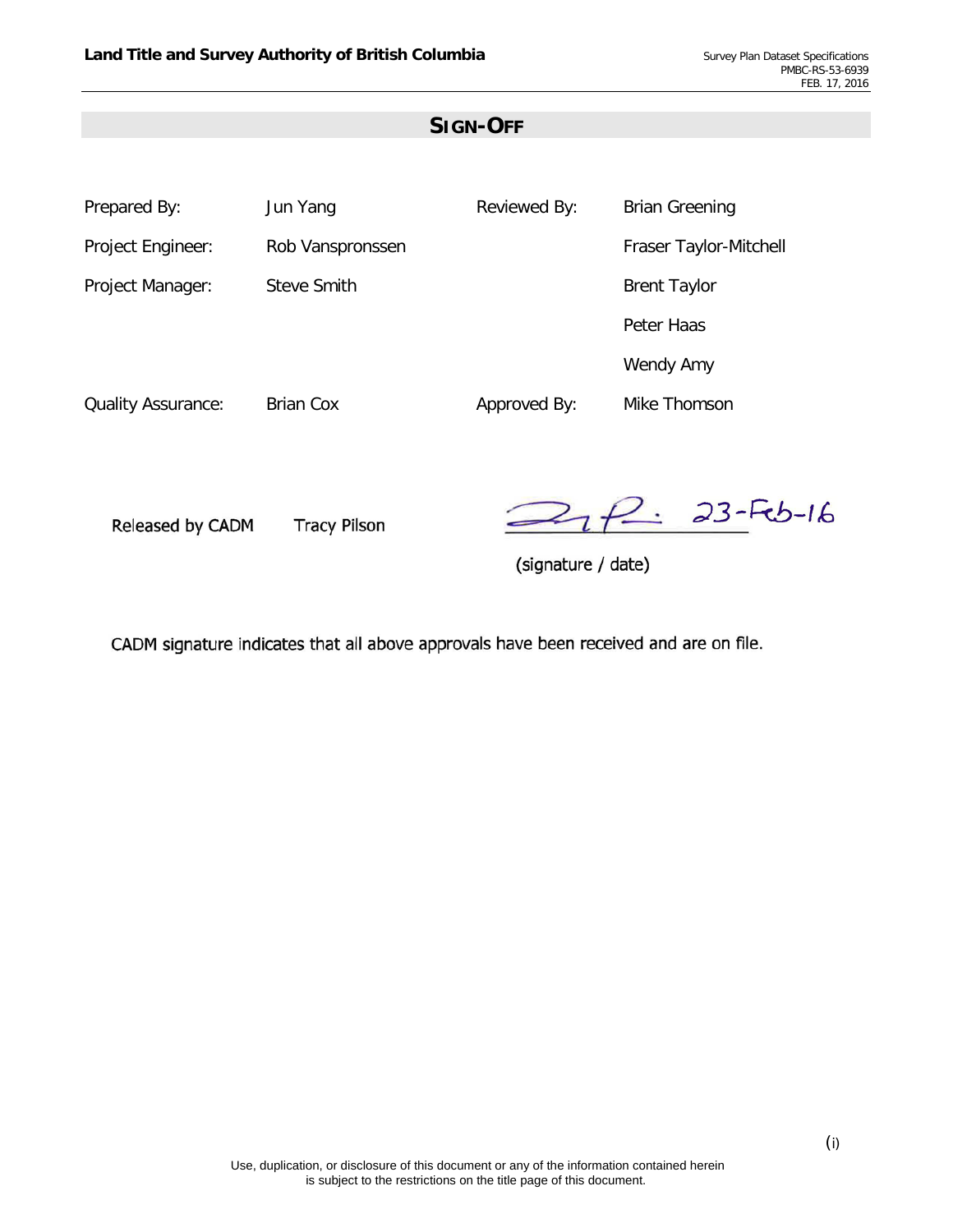## **CHANGE RECORD**

| <b>ISSUE</b> | <b>DATE</b>   | PAGE(S) | <b>DESCRIPTION</b>                                                                                                                                               |
|--------------|---------------|---------|------------------------------------------------------------------------------------------------------------------------------------------------------------------|
| 0/1          | 23 Sept. 2014 | All     | For 90% Review                                                                                                                                                   |
| 1/0          | 06 Oct. 2014  | All     | <b>First Issue</b>                                                                                                                                               |
| 1/1          | 27 Nov. 2014  | All     | First Issue, First Revision                                                                                                                                      |
| 1/2          | 28 Aug. 2015  | All     | First Issue, Second Revision                                                                                                                                     |
|              |               |         | Incorporation of feedback from ABCLS, minor<br>clarifications throughout, update web links, include<br>higher resolution Figures, remove redundant<br>references |
| 1/3          | 17 Feb. 2016  | All     | First Issue, Third Revision                                                                                                                                      |
|              |               |         | Update hyperlinks throughout to link to new LTSA.ca<br>website                                                                                                   |
|              |               |         | Added additional note about all layers being required<br>in section 3.1                                                                                          |
|              |               |         | Added item 5 of Rules for Creation of Survey Data<br>Control Point File in section 3.2                                                                           |
|              |               |         | Removed unused fields from Table 3-3                                                                                                                             |
|              |               |         | Updated values in Table 3-4 to match CPDM values<br>instead of ESRI default values                                                                               |
|              |               |         |                                                                                                                                                                  |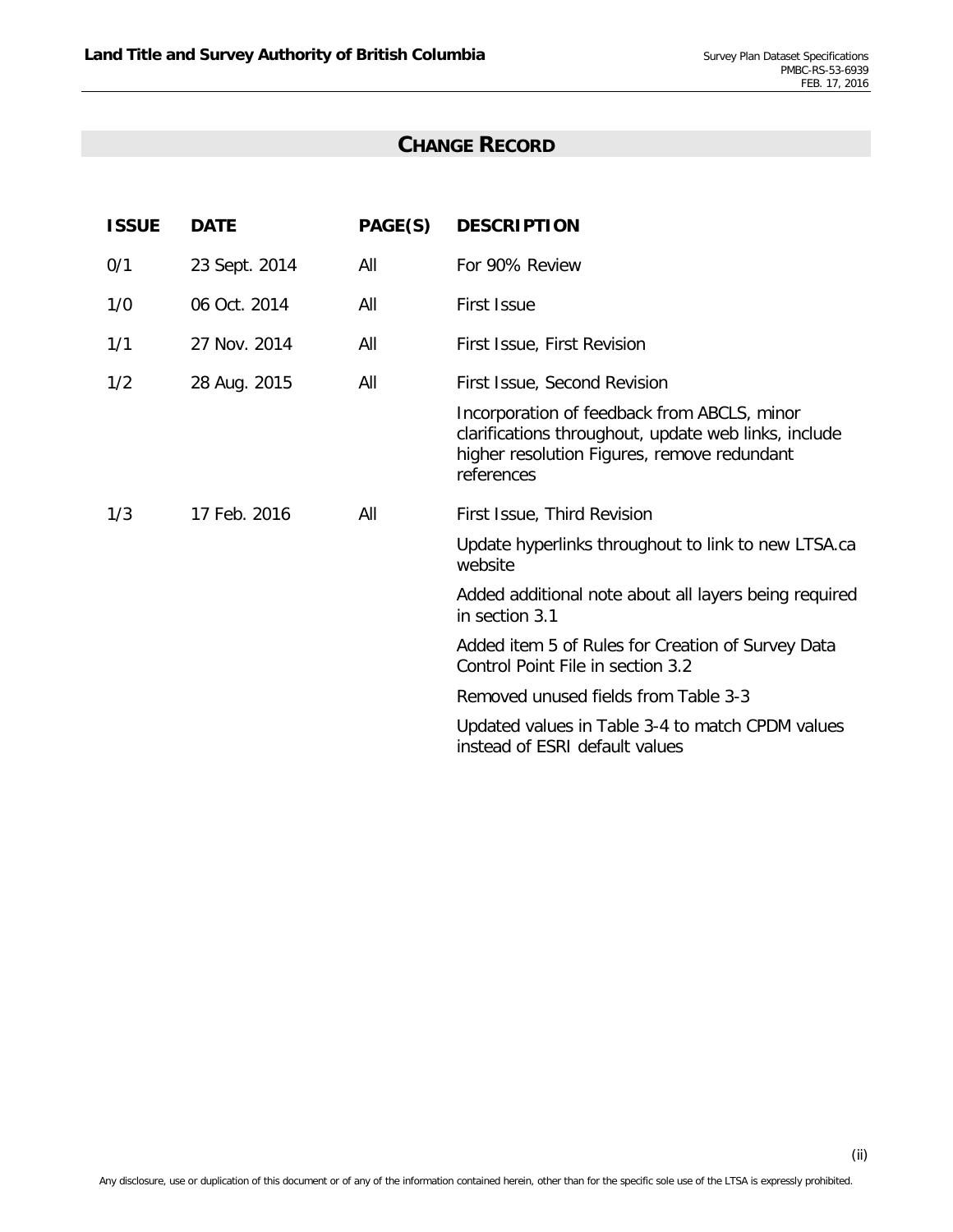## **TABLE OF CONTENTS**

|                     | 1.1           |       |  |
|---------------------|---------------|-------|--|
|                     | 1.2           |       |  |
|                     | 1.3           |       |  |
|                     | 1.4           |       |  |
|                     | 1.5           |       |  |
|                     |               | 1.5.1 |  |
|                     |               | 1.5.2 |  |
|                     |               |       |  |
|                     |               |       |  |
|                     |               |       |  |
| $\overline{2}$<br>3 | 3.1           |       |  |
|                     | $3.2^{\circ}$ |       |  |
|                     | 3.3           |       |  |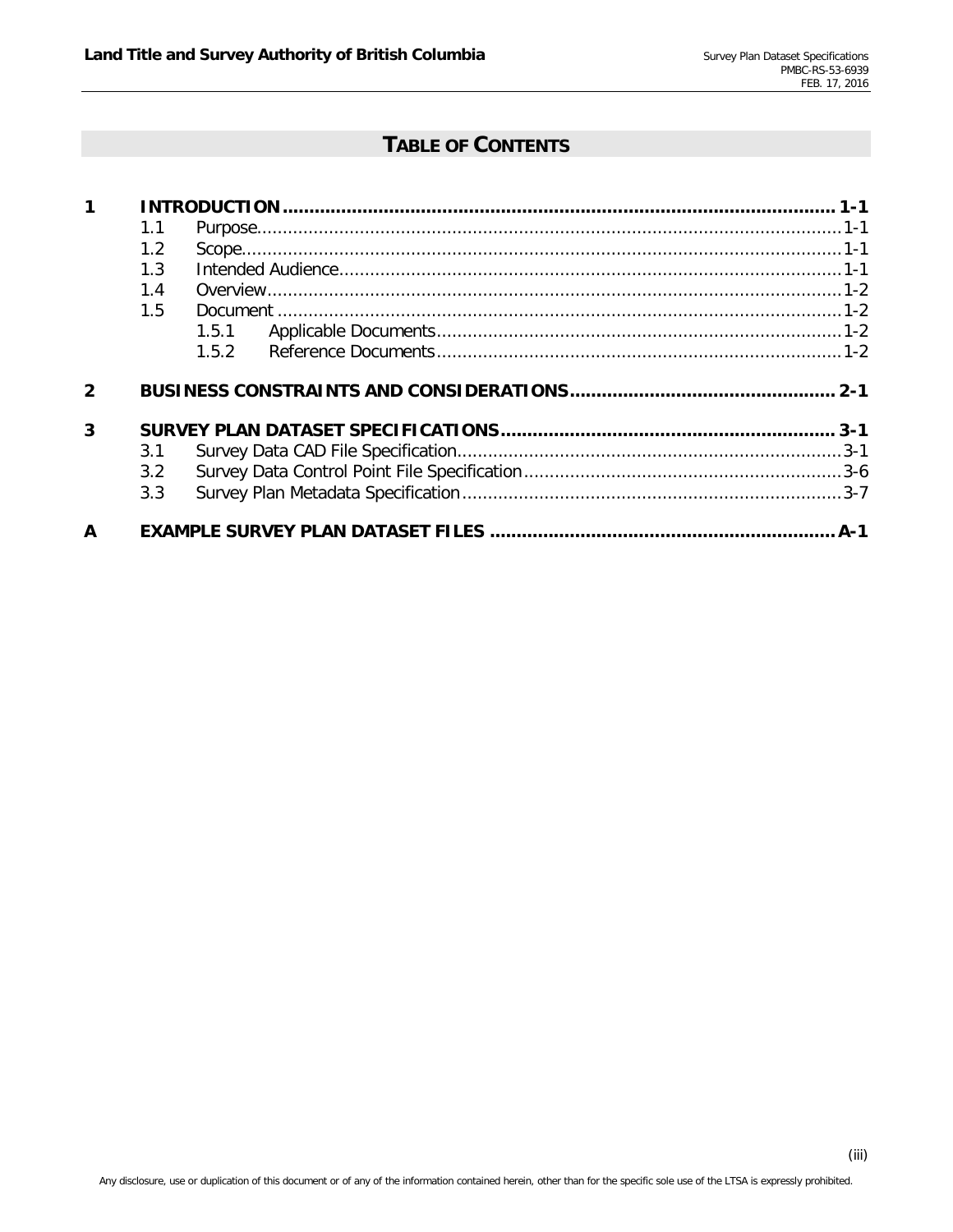# **LIST OF FIGURES**

| Figure 3-1 |  |
|------------|--|
| Figure 3-2 |  |
| Figure 3-3 |  |

# **LIST OF TABLES**

| Table 3-1 |  |
|-----------|--|
| Table 3-2 |  |
| Table 3-3 |  |
| Table 3-4 |  |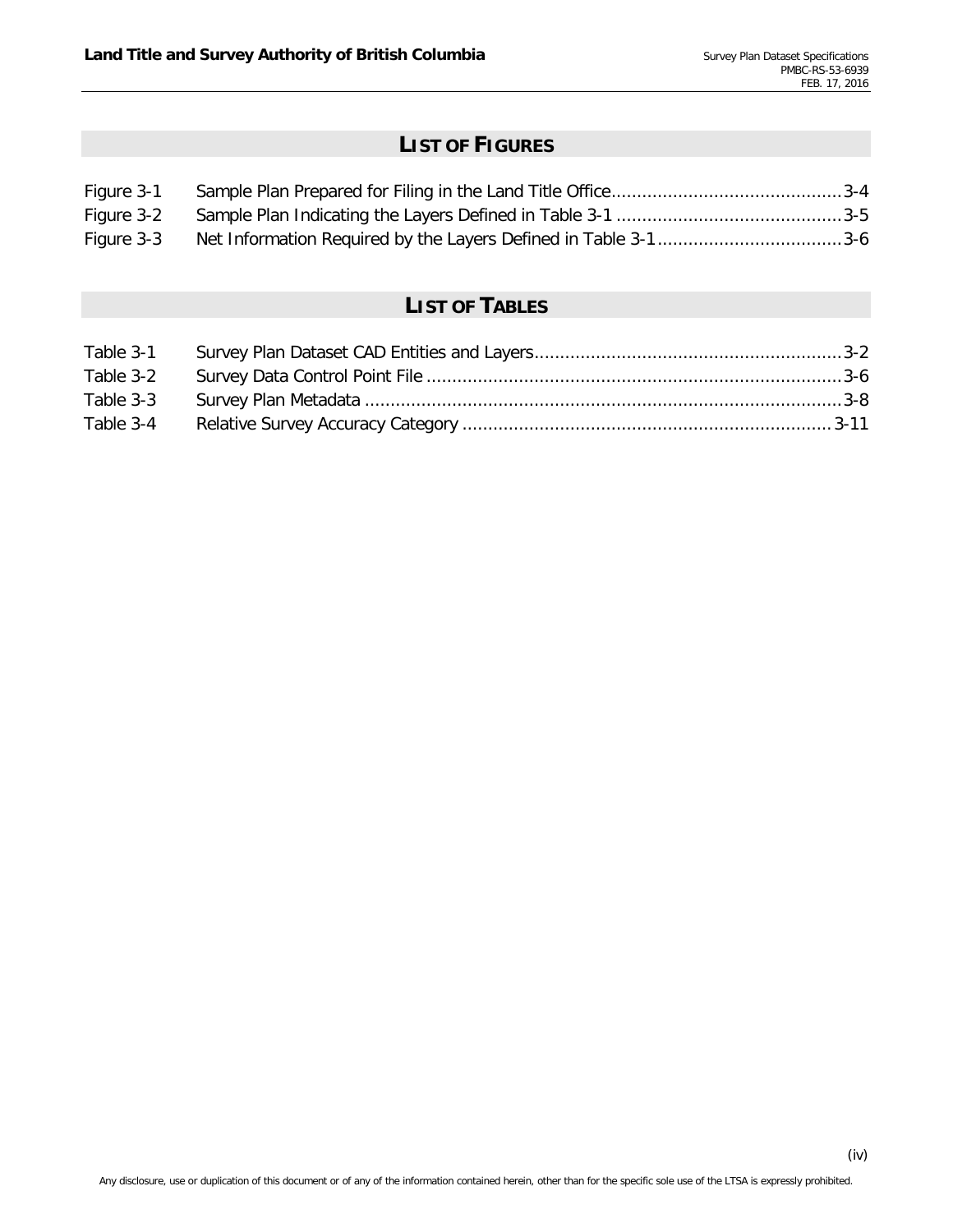| <b>ACRONYMS AND ABBREVIATIONS</b> |                                                                                                                                                                                                                                                                                                        |  |  |
|-----------------------------------|--------------------------------------------------------------------------------------------------------------------------------------------------------------------------------------------------------------------------------------------------------------------------------------------------------|--|--|
| 2D                                | <b>Two Dimensional</b>                                                                                                                                                                                                                                                                                 |  |  |
| <b>ABCLS</b>                      | Association of BC Land Surveyors                                                                                                                                                                                                                                                                       |  |  |
| <b>ASTRA</b>                      | ASTRA is the LTSA's enterprise line-of-business system used for management of the<br>Land Title Register, and processing submissions to the Surveyor General's Division. It<br>also includes the myLTSA Customer Portal used for customer submissions to, and<br>searches of the Land Titles Register. |  |  |
| CAD                               | <b>Computer Aided Design</b>                                                                                                                                                                                                                                                                           |  |  |
| <b>CLR</b>                        | Crown Land Registry                                                                                                                                                                                                                                                                                    |  |  |
| COTS                              | <b>Commercial Off-The-Shelf</b>                                                                                                                                                                                                                                                                        |  |  |
| <b>CSRS</b>                       | Canadian Spatial Reference System                                                                                                                                                                                                                                                                      |  |  |
| <b>CSV</b>                        | Comma Separated Value - a data file format                                                                                                                                                                                                                                                             |  |  |
| DL                                | <b>District Lot</b>                                                                                                                                                                                                                                                                                    |  |  |
| <b>DWG</b>                        | dwg ("Drawing") file, a Computer Aided Design (CAD) file format                                                                                                                                                                                                                                        |  |  |
| <b>GNSS</b>                       | <b>Global Navigation Satellite System</b>                                                                                                                                                                                                                                                              |  |  |
| <b>LTR</b>                        | Land Title Register                                                                                                                                                                                                                                                                                    |  |  |
| <b>LTSA</b>                       | Land Title and Survey Authority                                                                                                                                                                                                                                                                        |  |  |
| <b>MASCOT</b>                     | Management of Survey Control Operations and Tasks - a provincial government<br>system for managing information pertaining to the physical control monuments that<br>comprise the BC Geo-spatial Reference                                                                                              |  |  |
| N/A                               | Not Applicable                                                                                                                                                                                                                                                                                         |  |  |
| <b>PID</b>                        | Parcel Identifier (Land Title Register)                                                                                                                                                                                                                                                                |  |  |
| PIN                               | Parcel Identifier Number (Crown Land Registry)                                                                                                                                                                                                                                                         |  |  |
| <b>PMBC</b>                       | ParcelMap BC                                                                                                                                                                                                                                                                                           |  |  |
| <b>PPM</b>                        | Parts Per Million                                                                                                                                                                                                                                                                                      |  |  |
| <b>PPP</b>                        | Precise Point Positioning                                                                                                                                                                                                                                                                              |  |  |
| <b>RTN</b>                        | Real Time Network, as defined in the General Survey Instruction Rules (Applicable<br>Documents A-1)                                                                                                                                                                                                    |  |  |
| <b>TBC</b>                        | To Be Confirmed                                                                                                                                                                                                                                                                                        |  |  |
| <b>TBD</b>                        | To Be Determined                                                                                                                                                                                                                                                                                       |  |  |
| UI                                | User Interface                                                                                                                                                                                                                                                                                         |  |  |
| <b>UTM</b>                        | <b>Universal Transverse Mercator</b>                                                                                                                                                                                                                                                                   |  |  |

(v)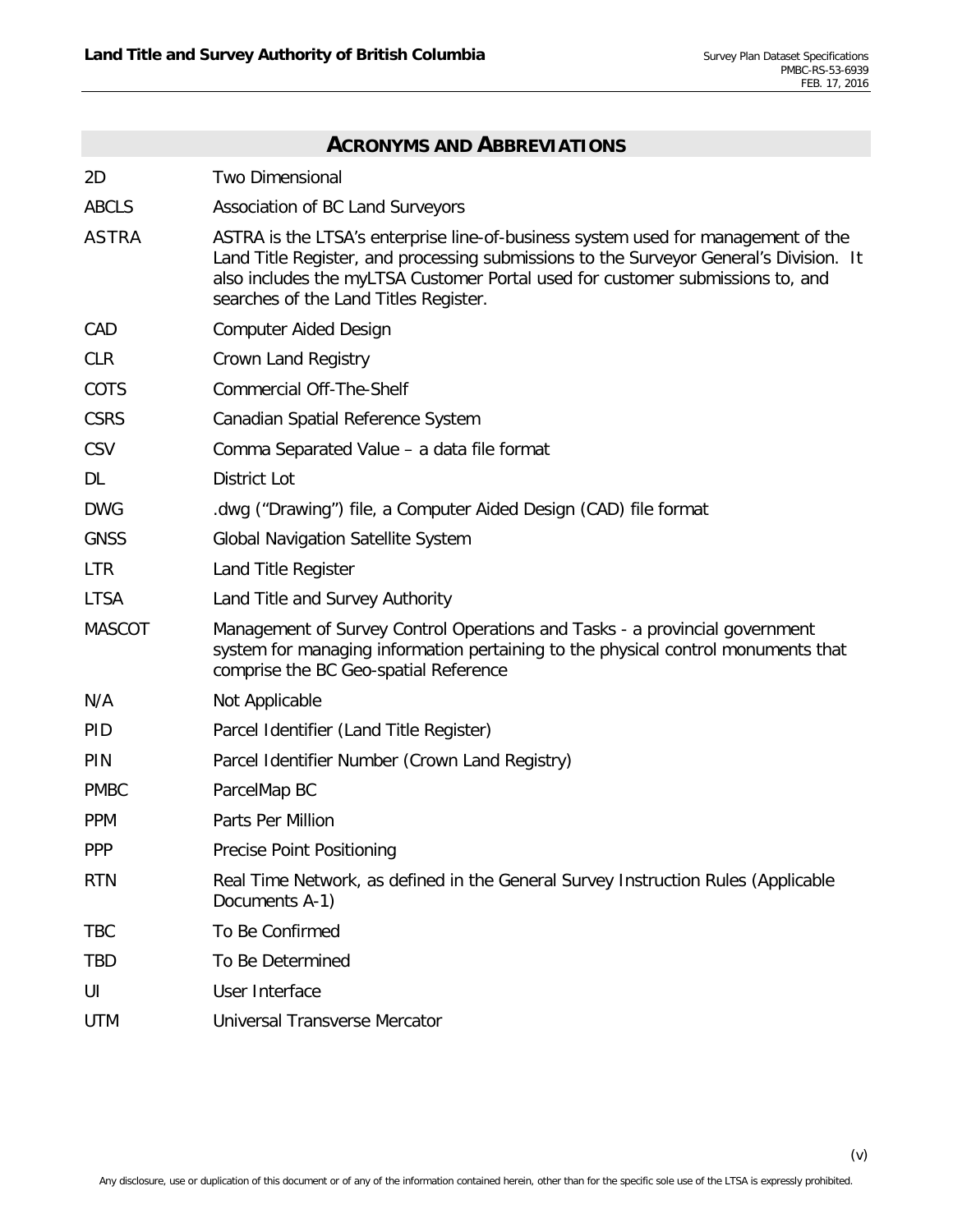# <span id="page-6-0"></span>**1 INTRODUCTION**

## <span id="page-6-1"></span>**1.1 Purpose**

This document defines the specification of the Survey Plan Dataset to be submitted to the ParcelMap BC Parcel Fabric Manager system through the Survey Plan Submission on-line submission tool to be accessed via the myLTSA Customer Portal.

The digital Survey Plan Dataset will be used to:

- Integrate newly Surveyed Parcels and Geo-Referenced Points with the existing fabric via the Parcel Fabric Manager (PFM) system used by the ParcelMap BC Operations Team, and
- <span id="page-6-2"></span>• Improve the overall spatial accuracy of the ParcelMap BC fabric.

### **1.2 Scope**

This document defines the Survey Plan Dataset and the organization of its elements (metadata, digital files, format, and content) for submission by Land Surveyors into the ParcelMap BC Parcel Fabric Manager.

The following is NOT in scope for this document:

- Business process for overall Crown Land Registry and Land Title Register submission;
- Details or specifications regarding the Survey Plan Submission on-line submission tool and its integration into the myLTSA Customer Portal;
- Survey Plan Dataset submission user responses. Survey Plan Datasets will be validated based on this specification, but user responses, such as validation error messages, are not included in this document as they are an aspect of the UI interaction design;
- Other services provided to ABCLS Land Surveyors through the Customer Portal. There is a list of services to be provided, such as search and download parcels. These services are not discussed in this document.

## <span id="page-6-3"></span>**1.3 Intended Audience**

This document is intended for:

- LTSA business specialists who must ensure the Survey Plan Dataset Specifications defined are correct and sufficient to support ParcelMap BC operations.
- ABCLS Land Surveyors who must prepare a Survey Plan Dataset and submit it through the myLTSA Customer Portal on-line submission tool.
- ParcelMap BC system engineers and developers who must design and build the ParcelMap BC fabric and related systems.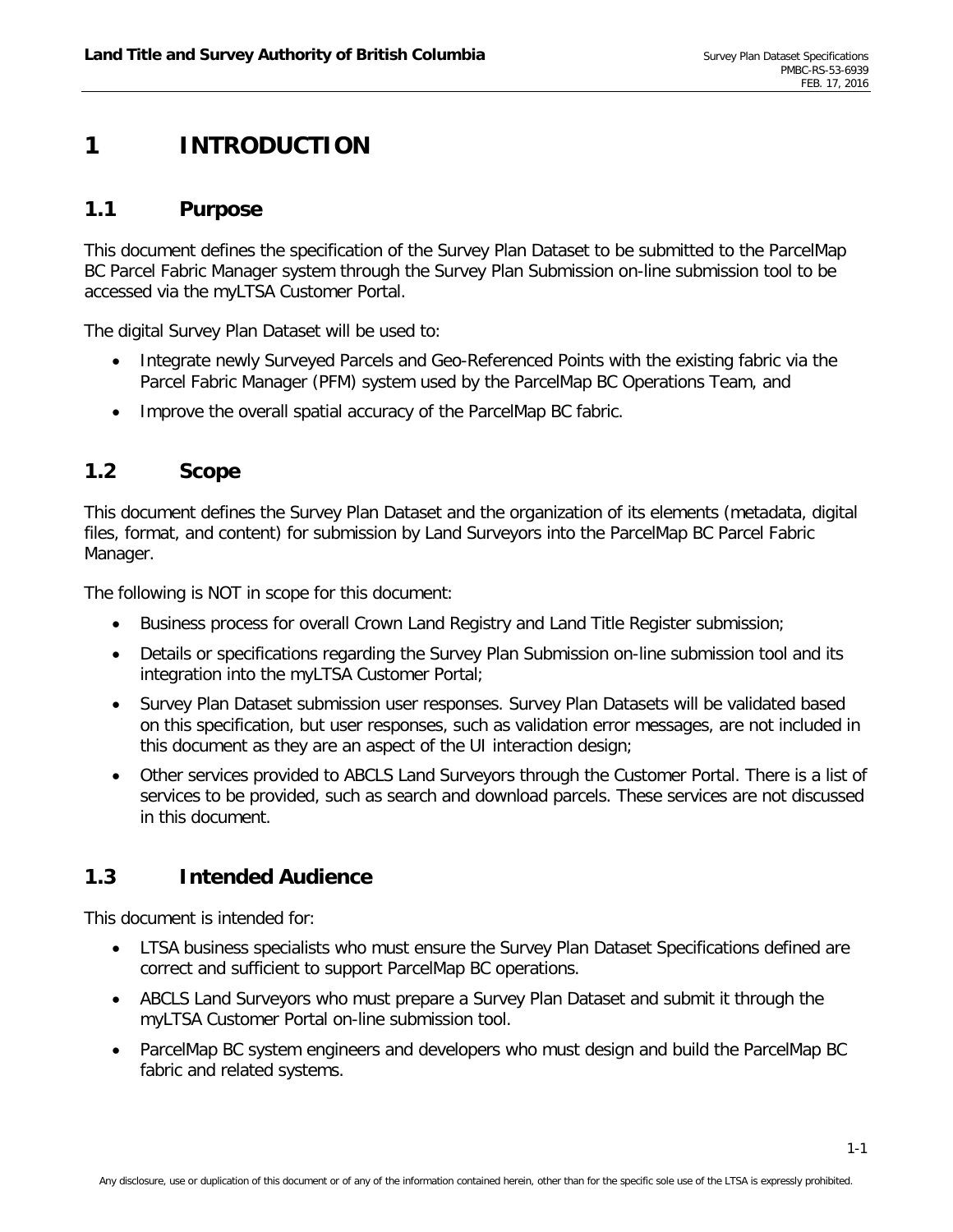• ParcelMap BC Operations team who must interpret and work with the Survey Plan Dataset submission to update and maintain the ParcelMap BC fabric.

## <span id="page-7-0"></span>**1.4 Overview**

This document is structured as follows:

- Section [1,](#page-6-0) Introduction, is this introduction.
- Section [2,](#page-8-0) Business Constraints and Considerations, identifies business constraints and considerations that are used as guidelines for making decisions on the Survey Plan Dataset Specifications.
- Section 2, Survey Plan Dataset Specifications, defines the Survey Plan Dataset bundle to be submitted by the Land Surveyors, and the data elements and organization of the bundle.
- <span id="page-7-1"></span>• Appendix [A,](#page-20-0) Example Survey Plan Dataset files, provides some sample Survey Plan Dataset files.

## <span id="page-7-2"></span>**1.5 Document**

#### 1.5.1 Applicable Documents

The following documents form part of this specification to the extent referenced herein. Any conflict between any of these documents shall be brought to the attention of LTSA for resolution.

- <span id="page-7-6"></span>A-1 [General Survey Instruction Rules V3.10 –](http://www.abcls.ca/wp-content/uploads/pdfs/General_Survey_Instruction_Rules_V3.10-January2016.pdf) January 2016, ABCLS
- <span id="page-7-5"></span>A-2 [Surveyor General Circular Letters, LTSA:](https://ltsa.ca/practice-information/circular-letters), specifically:

[Circular Letter No. 463: Official Horizontal Datums for Georeferencing Legal Surveys in](https://ltsa.ca/circular-letter/circular-letter-no-463) British [Columbia,](https://ltsa.ca/circular-letter/circular-letter-no-463) and

[Land Survey Act of British Columbia](http://www.bclaws.ca/civix/document/id/complete/statreg/96247_01)

A-3 Practice Bulletin No 3:

[Surveyor General's Requirements for the Submission of a Survey Plan Dataset to Support](https://ltsa.ca/docs/Practice-Bulletin-No-3-Dataset-Requirement-1.pdf)  [ParcelMap BC](https://ltsa.ca/docs/Practice-Bulletin-No-3-Dataset-Requirement-1.pdf)

#### <span id="page-7-3"></span>1.5.2 Reference Documents

The following documents were used for background information for this document

- <span id="page-7-4"></span>R-1 ParcelMap BC Requirements Document PMBC-53-4188
- R-2 [Autodesk .dwg File Specification](http://www.autodesk.com/products/dwg)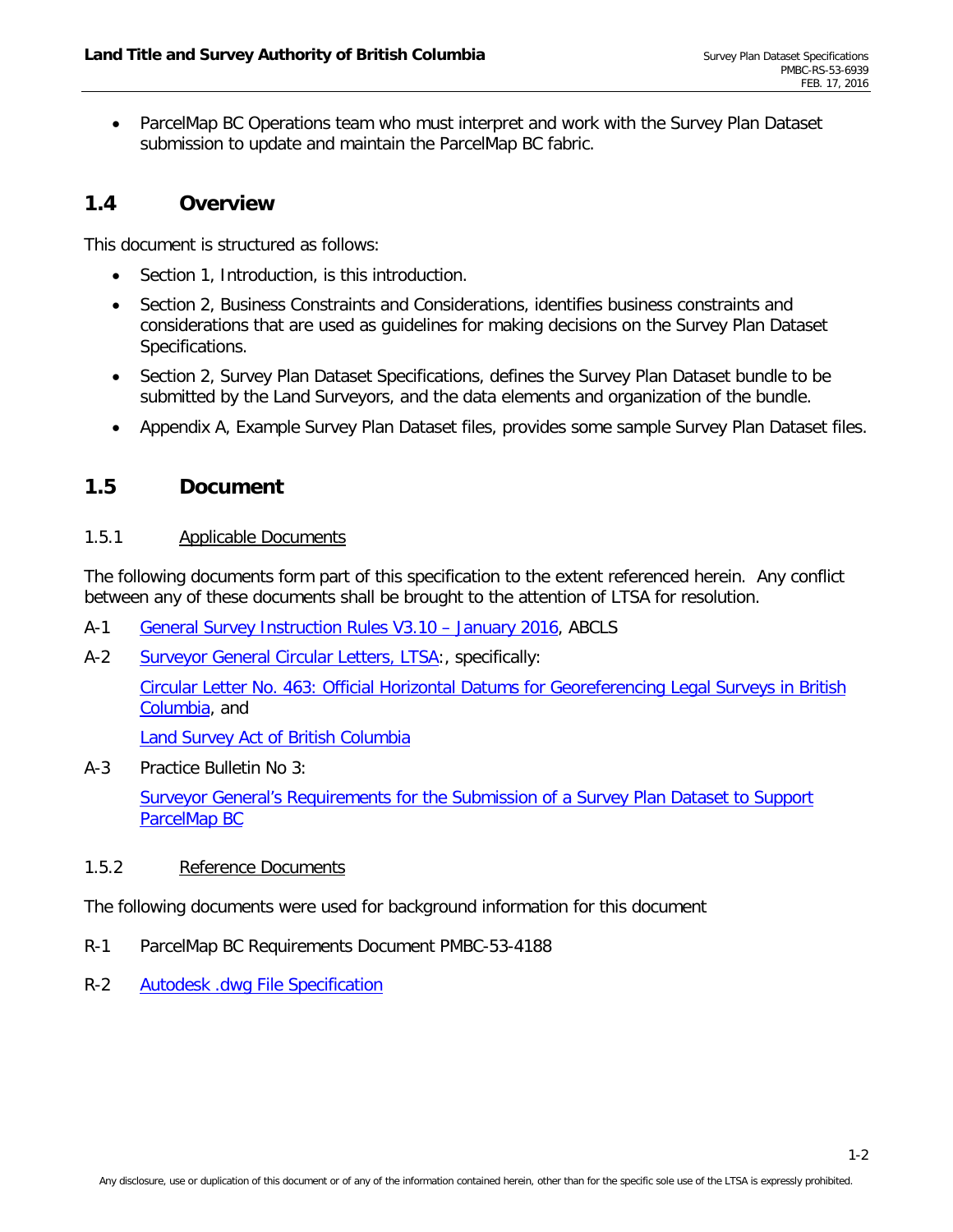# <span id="page-8-0"></span>**2 BUSINESS CONSTRAINTS AND CONSIDERATIONS**

This section identifies business constraints and considerations for the Survey Plan Dataset Specification. They are used as guidelines for making decisions on specification details.

- Do not impact existing CLR & LTR registration business processes.
- Support BC land survey requirements and regulations via a requirement established through a Surveyor General directive under Sections 14.1(c) and 14.1(c.1) of the Land Survey Act.
	- o Practice Bulletin No 3: Surveyor General's Requirements for the Submission of a Survey Plan Dataset to Support ParcelMap BC.
- Minimize new work/tools required by the BC Land Surveyor community unless the need for new work/tools is offset by tangible benefits to the BC Land Surveyor community.
- Deliver useful functions to Land Surveyors including planning facilitation and submission validation.
- Optimize the automation and manual work processes required by the ParcelMap BC Operations team and the Parcel Fabric Manager system.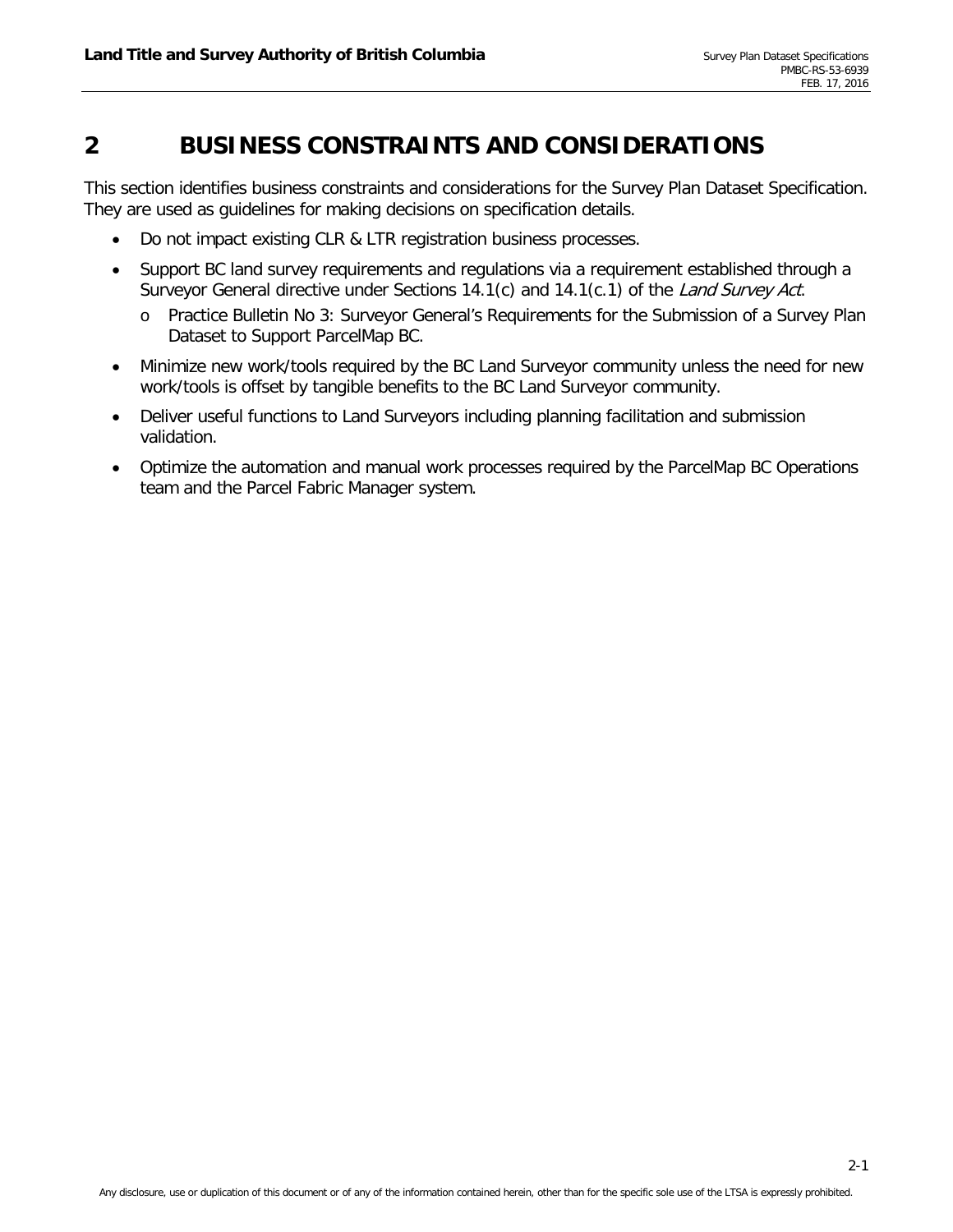# <span id="page-9-0"></span>**3 SURVEY PLAN DATASET SPECIFICATIONS**

This section defines data elements to be included in the Survey Plan Dataset, and the organization of the data elements to be submitted through the Survey Plan Submission tool via the myLTSA Customer Portal for use in the ParcelMap BC Parcel Fabric Manager system.

A Survey Plan Dataset consists of the following three (3) components:

- 1) Survey Data CAD File all spatial information that defines the Survey Plan (i.e. lines, arcs, annotations, natural boundaries etc.) as required by this specification.
- 2) Survey Data Control Point File all control points shown on the Survey Plan (listed in MASCOT and Georeferenced points derived or referenced in the survey).
- 3) Survey Plan Metadata Submission Web Form (provided by Customer Portal) metadata that describes the Survey Plan Dataset (i.e. Survey Date, Plan Type, etc.).

The following sub-sections describe what data elements are included in which component.

In addition to what is defined in these components, other data elements needed to incorporate a Survey Plan Dataset into ParcelMap BC will be obtained by accessing either the Land Title Register, Crown Land Registry, or set through standard operating procedures or system parameters maintained by the ParcelMap BC Operations team. These data elements will not be collected from the Land Surveyors.

## <span id="page-9-1"></span>**3.1 Survey Data CAD File Specification**

The following describes the CAD file format and standards:

- CAD file submissions must be two dimensional (2D) .dwg format (reference [R-2\)](#page-7-4).
- Individual CAD files are required for each new plan. i.e. a new subdivision and a new easement cannot be submitted in one submission even if the plans are to be submitted to the registry concurrently.
- All CAD file submissions must accurately reflect those elements of the plan to be filed as required by this specification.
- CAD file data must be segregated according to the layers listed in Table 3-1. If data is provided that does not have a layer defined in the chart it must be located on layers not specified in the Table. All PMBC required layers (9) must be present within the CAD file even if they do not contain any data.
- Line work must be topologically clean and without duplicates (on the same layer), gaps or overshoots.
- All data on layers specified in [Table 3-1](#page-10-0) must be drawn in Model space.
- The coordinate system of the CAD file must be UTM NAD83 (CSRS), per Circular Letter No. 463 (reference [A-2\)](#page-7-5), and be geo-referenced and located as per the General Survey Instruction Rules (reference [A-1\)](#page-7-6).
- Use of the dimension and bearing quality checking function is optional. If a land surveyor does not want to use this functionality they need not place any data on layer PMBC\_DIM.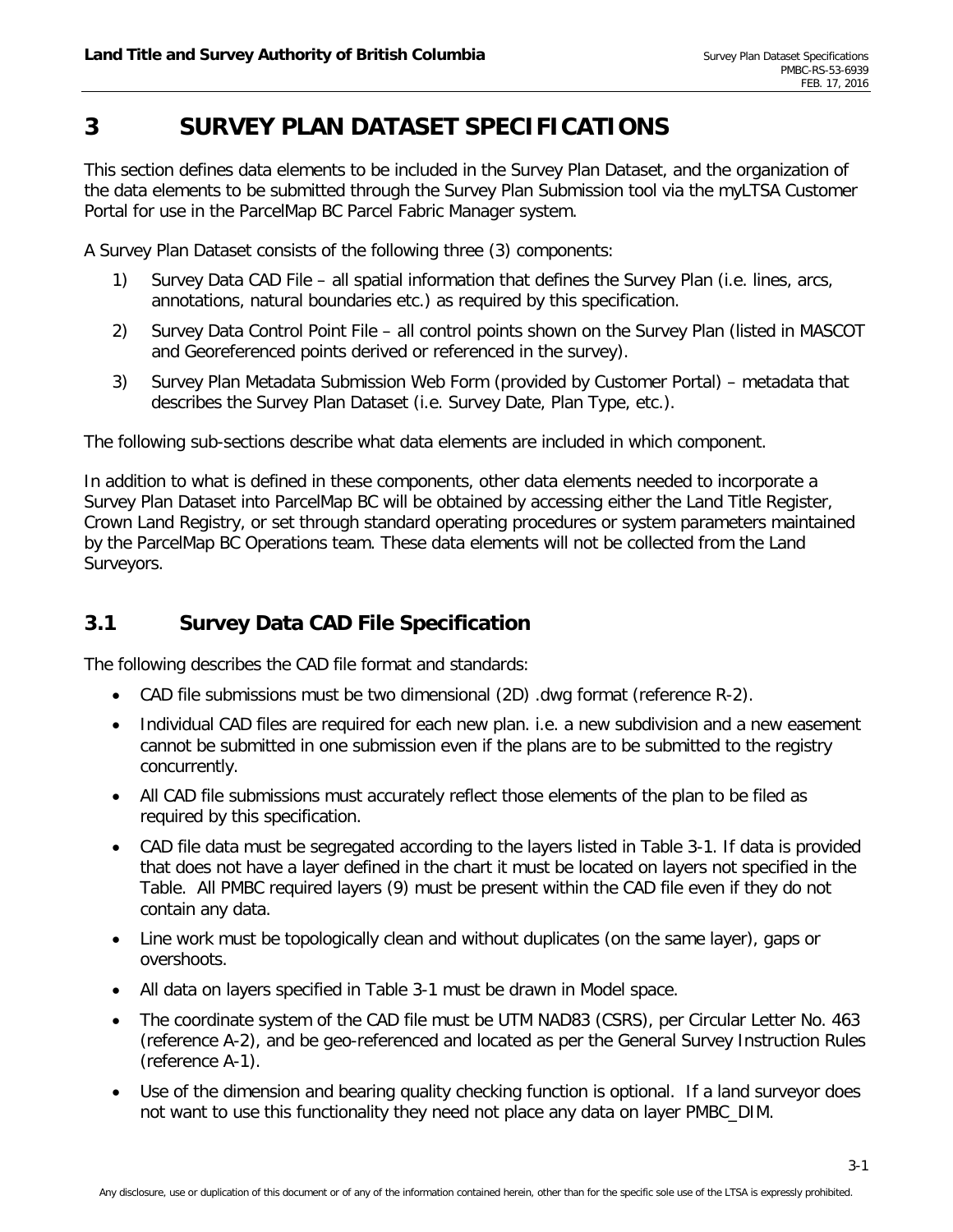<span id="page-10-0"></span>

| <b>Entities</b>                                                                                                                                                                                                                                                                                                                                                                                                                                                                                                                                                                                                                                                                                                                                                                                                                                 | Layer name         |
|-------------------------------------------------------------------------------------------------------------------------------------------------------------------------------------------------------------------------------------------------------------------------------------------------------------------------------------------------------------------------------------------------------------------------------------------------------------------------------------------------------------------------------------------------------------------------------------------------------------------------------------------------------------------------------------------------------------------------------------------------------------------------------------------------------------------------------------------------|--------------------|
| One closed polygon surrounding the extent of the survey is required.<br>This polygon need not be coincident with other line work on other<br>layers (it can be 'free hand') and should include the lands surveyed<br>(entities within the heavy outline as well as other survey evidence<br>found or set on the plan and resolved boundaries). The polygon may<br>also include the connection lines to control that are within a<br>reasonable proximity of the survey (long ties to georeferencing control<br>that would significantly change the survey extent need not be included<br>within this polygon). The polygon must be drawn as a closed shape<br>without gaps. This polygon will be used to show the extent of the<br>survey work on any given plan.<br>This entity is not to be shown (plotted) on official plan of record (pdf). | PMBC_SURVEY_LIMITS |
| For plans that create or redefine lots or portions thereof this layer is to<br>contain the text that describes the smallest component of the legal<br>description that uniquely identifies the parcel within the plan (in many<br>cases this would be the lot number). Dedicated as Road, Dedicated as<br>Park, Return to Crown and Common Property are other examples of<br>labels that should be on this layer.<br>For plans that create interest parcels such as easements, rights of way<br>and covenants this layer should contain unique text that describes the<br>area such as "Easement Area 1", "Easement Area 2", etc.<br>This layer does not include road names or water body names.<br>This information can be provided as single line text or multi-line text<br>and may include leaders (but not required).                      | PMBC_DESIGNATION   |
| Parcel lines, arcs and 2D polylines (for natural boundaries only) within<br>and coincident with the exterior boundaries of the land being dealt<br>with by the plan, commonly referred to as "within and coincident with<br>the heavy outline". This layer is not to include parcel boundaries that<br>are to be cancelled as a result of the plan nor shall it include interest<br>parcel (easement, right of way, covenant or lease) lines. This layer is<br>not to include radial lines.                                                                                                                                                                                                                                                                                                                                                     | PMBC_PARCEL_LINE   |
| Interest parcel lines, arcs and 2D polylines (for natural boundaries<br>only) within and coincident with the exterior boundaries of the interest<br>being dealt with by the plan, commonly referred to as "within and<br>coincident with the heavy outline" for NEW interest parcels. The<br>interest parcel in its entirety is required to be drawn on this layer even<br>where boundaries are coincident with underlying parcel lines and arcs<br>features.                                                                                                                                                                                                                                                                                                                                                                                   | PMBC_INTEREST_LINE |
| Surveyed connection lines - full length (not foreshortened). This layer<br>is not to include radial lines.                                                                                                                                                                                                                                                                                                                                                                                                                                                                                                                                                                                                                                                                                                                                      | PMBC_TIE_LINE      |

|  | Table 3-1 Survey Plan Dataset CAD Entities and Layers |  |
|--|-------------------------------------------------------|--|
|  |                                                       |  |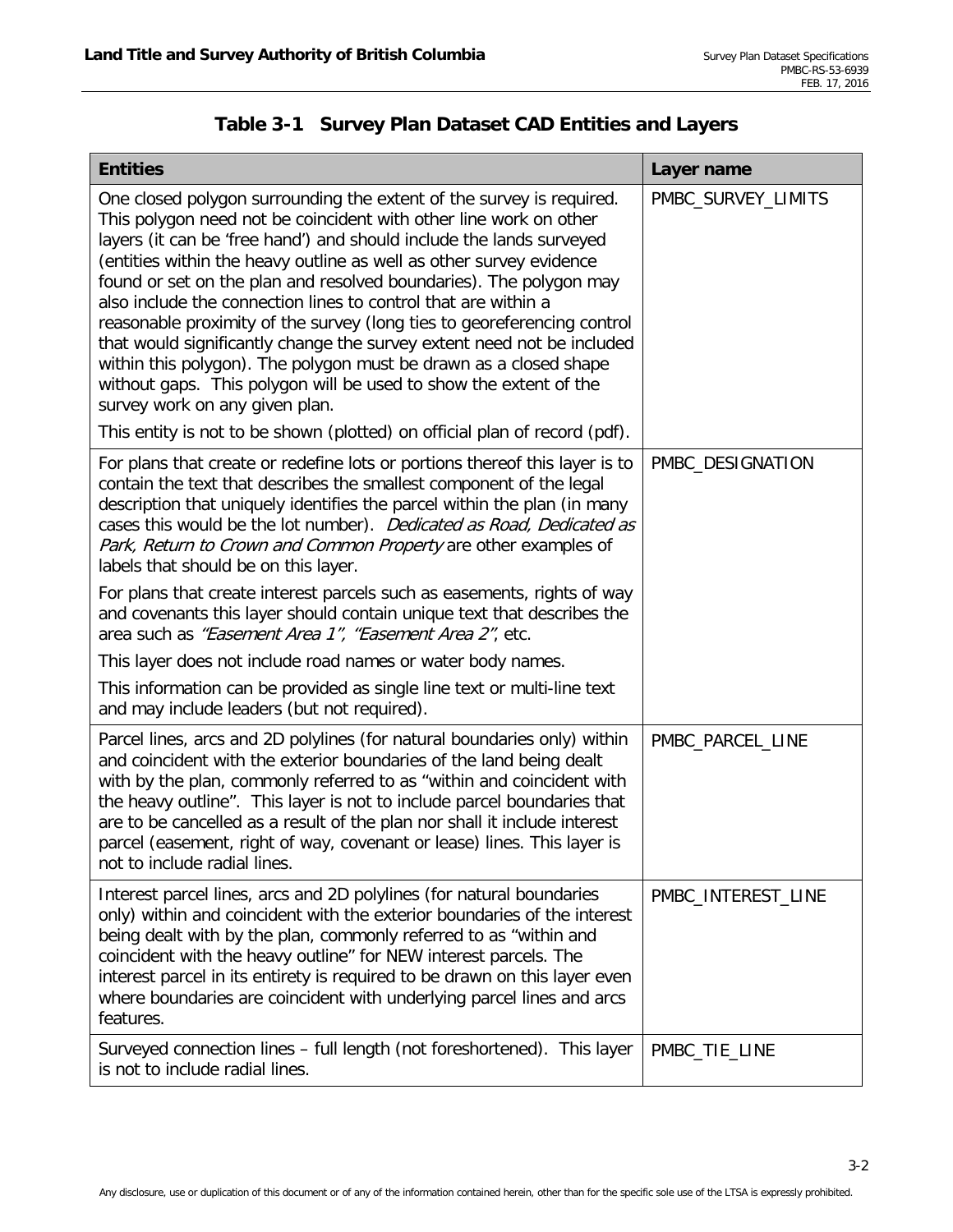| <b>Entities</b>                                                                                                                                                                                               | Layer name          |
|---------------------------------------------------------------------------------------------------------------------------------------------------------------------------------------------------------------|---------------------|
| Additional resolved parcel boundary lines that are not included as part<br>of layer PMBC_PARCEL_LINE or PMBC_INTEREST_LINE- full length<br>(not foreshortened). These lines are outside of the heavy outline. | PMBC_RESOLVED_LINES |
| Dimensions (i.e., distances, bearings and arc lengths) and associated<br>leader lines.                                                                                                                        | PMBC_DIM            |
| This information should be provided as single line text.                                                                                                                                                      |                     |
| Information on this layer that is within a block entity or is an object<br>label will not be processed.                                                                                                       |                     |
| Road Name, Lane, Road Allowance and Walk Way Text                                                                                                                                                             | PMBC_ROAD_NAME      |
| This information can be provided as single line text or multi-line text.                                                                                                                                      |                     |
| Any other CAD entities that the land surveyor feels would be useful in<br>understanding the plan can be included in this optional layer.                                                                      | PMBC_OTHER          |

The following three figures provide an example of the application of the layer elements defined in [Table 3-1:](#page-10-0)

[Figure 3-1](#page-12-0) represents the sample plan as it would appear for filing in the Land Title Office. For illustration, in [Figure 3-2,](#page-13-0) the elements from the plan which are included in the layers defined by [Table](#page-10-0)  [3-1,](#page-10-0) have been coloured as described in the legend included in the Figure. Note that all elements in [Figure 3-2](#page-13-0) which are shown in black can be provided on layers that are not prescribed in [Table 3-1](#page-10-0) and are not required in PMBC. [Figure 3-3](#page-14-1) provides a view of the information which is required to be provided in the PMBC Survey Data CAD file. Note that [Figure 3-2](#page-13-0) is illustrative only, and as shown in [Figure 3-3](#page-14-1) PMBC requires full-length lines, rather than the foreshortened lines shown in [Figure 3-2.](#page-13-0)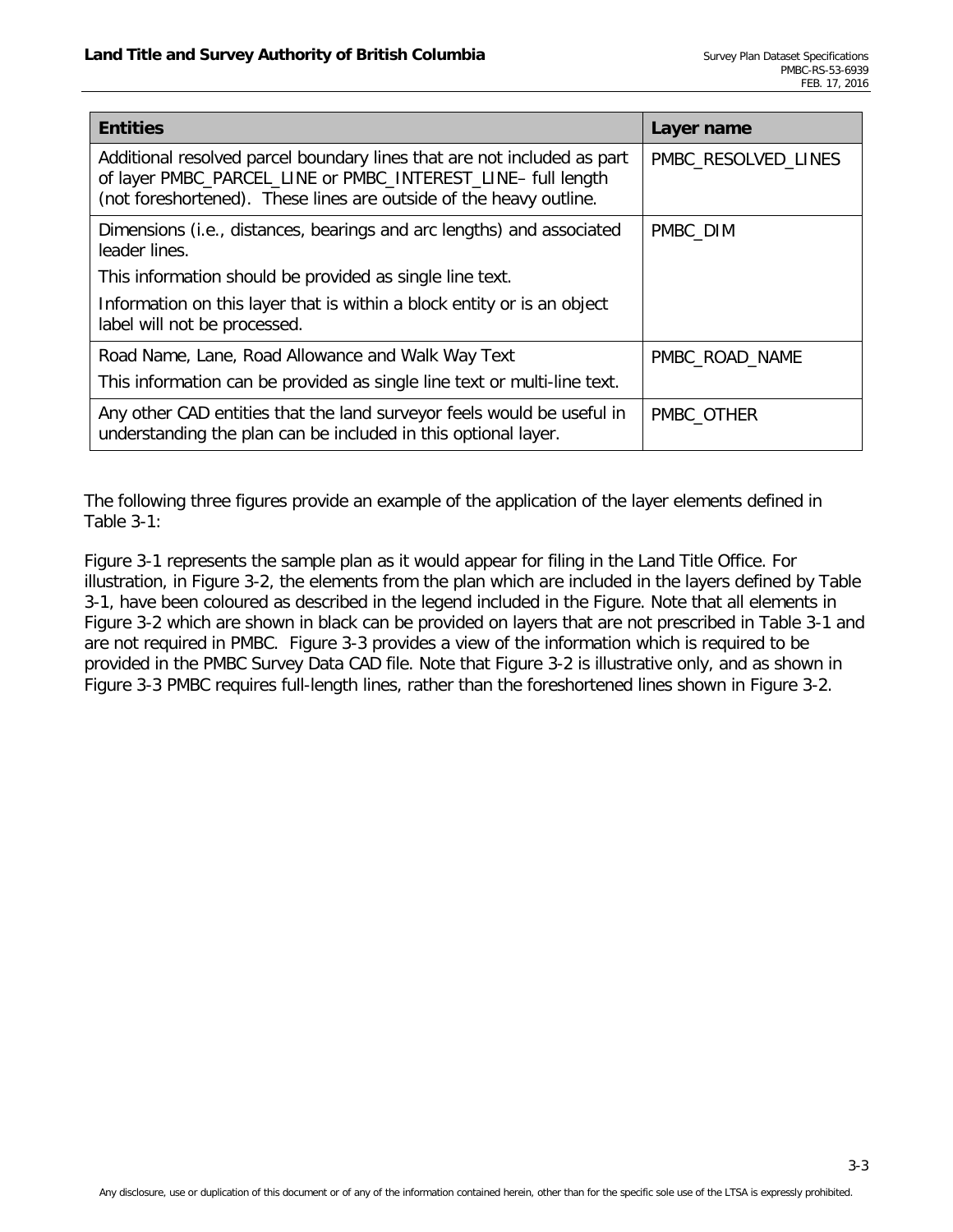

<span id="page-12-0"></span>**Figure 3-1 Sample Plan Prepared for Filing in the Land Title Office** (Full resolution PDF available with Sample Dataset download found in Appendix A)

3-4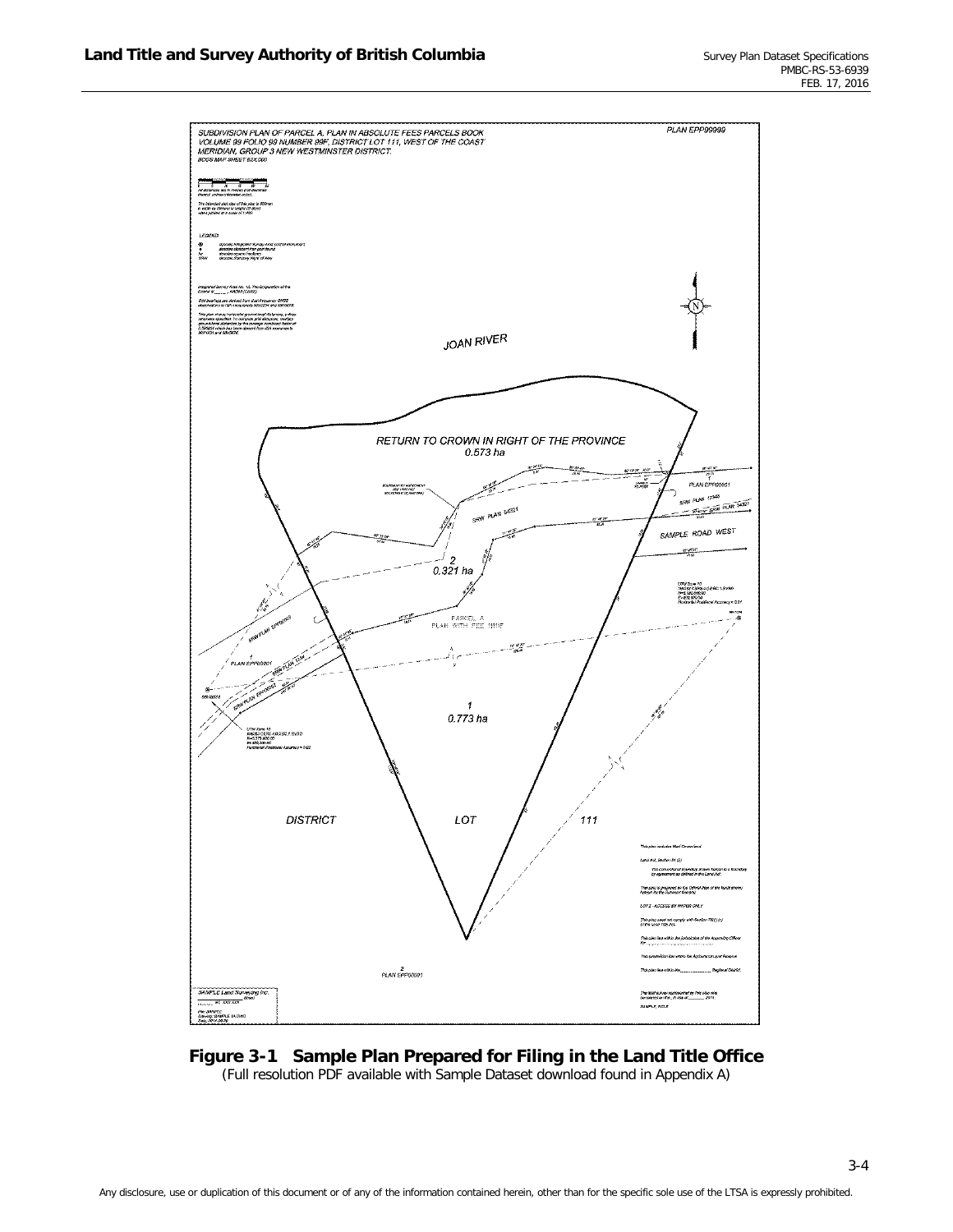

## <span id="page-13-0"></span>**Figure 3-2 Sample Plan Indicating the Layers Defined in [Table 3-1](#page-10-0)**

(Full resolution PDF available with Sample Dataset download found in Appendix A)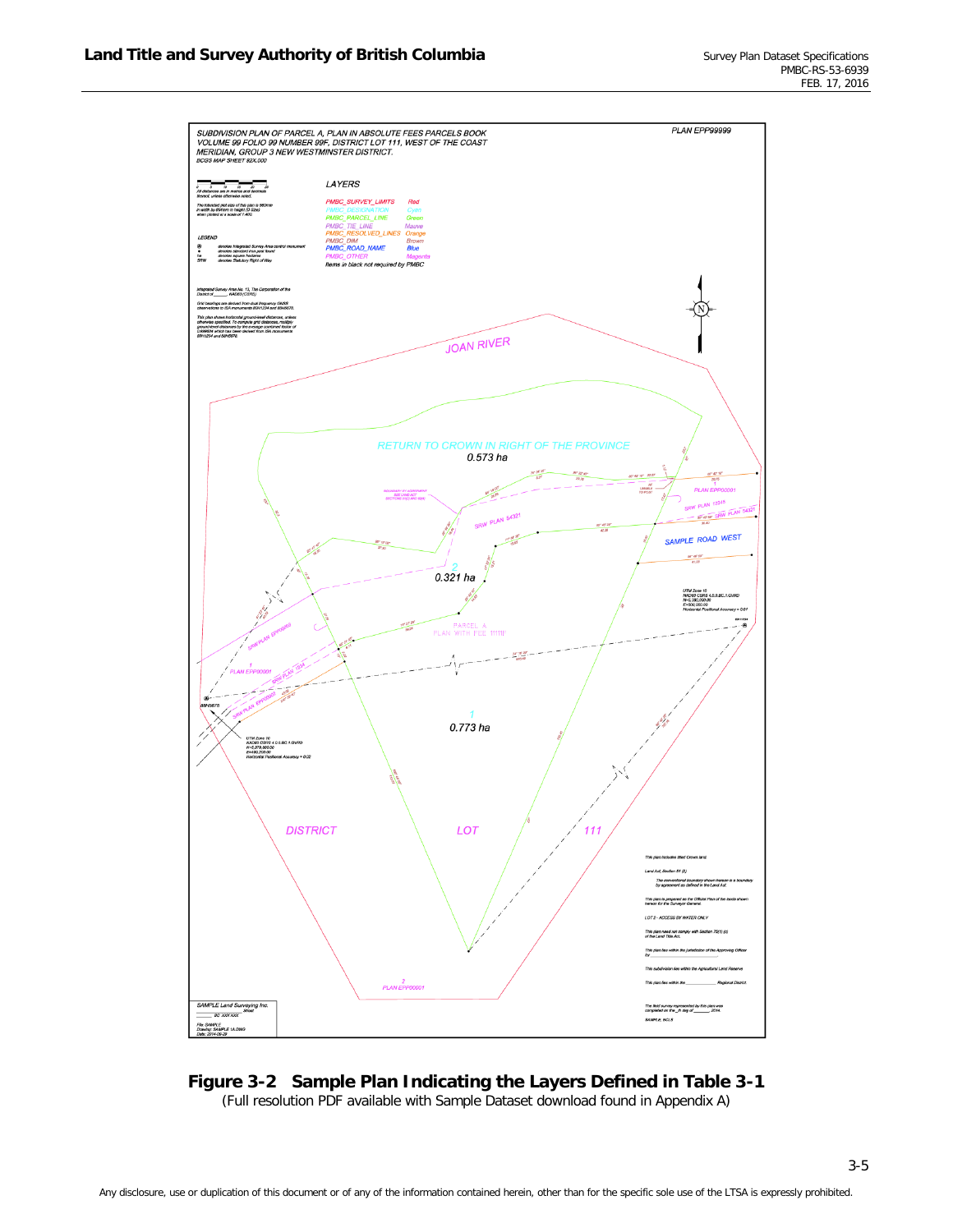

<span id="page-14-1"></span>

## <span id="page-14-0"></span>**3.2 Survey Data Control Point File Specification**

This section defines the requirements for the Survey Data Control Point file, which will accompany the CAD file in the survey dataset submission.

In the following table "Conditional" means is mandatory only if another condition is met, if the other condition is not met then the field is not required to be filled out.

| <b>Data Element</b>          | <b>Description</b>                            | <b>Mandatory?</b> | <b>Notes</b>                                                                                                            |
|------------------------------|-----------------------------------------------|-------------------|-------------------------------------------------------------------------------------------------------------------------|
| <b>Point Number</b>          | Identification number for the<br>point        | Υ                 | For MASCOT, this would be the<br>GCM_NO number, other points<br>are at the discretion of the land<br>surveyor           |
| <b>Northing</b>              | Northward-measured distance<br>(y-coordinate) | Υ                 | In the specified UTM coordinate<br>system                                                                               |
| Easting                      | Eastward-measured distance<br>(x-coordinate)  | γ                 | In the specified UTM coordinate<br>system                                                                               |
| <b>Orthometric</b><br>Height | Height above geoid                            | N                 | If no elevation has been<br>provided, this field should be left<br>empty                                                |
| <b>Description</b>           | Describes the Point                           | Υ                 | Text string, for MASCOT points<br>use the Tablet Marking, other<br>points are at the discretion of the<br>land surveyor |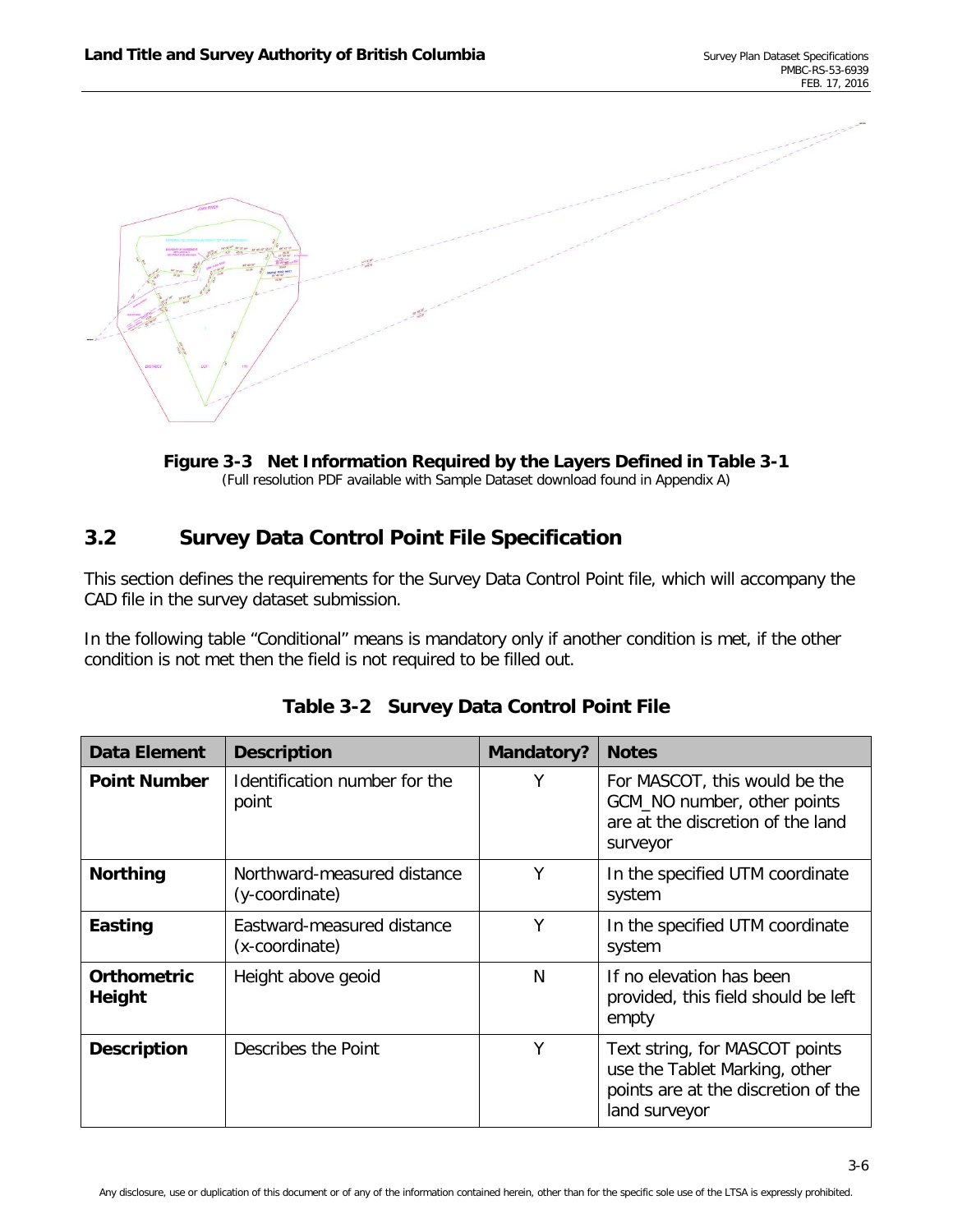| <b>Data Element</b>                                  | <b>Description</b>                                                                                                                                      | Mandatory?  | <b>Notes</b>                                                                                                                                                                                                      |
|------------------------------------------------------|---------------------------------------------------------------------------------------------------------------------------------------------------------|-------------|-------------------------------------------------------------------------------------------------------------------------------------------------------------------------------------------------------------------|
| <b>Horizontal</b><br>Accuracy<br>(Semi-Major)        | The Horizontal Positional<br>Accuracy as defined in the<br>GSIR OR the semi-major axis<br>of the error ellipse at a 95%<br>confidence level (in metres) | Conditional | Required unless Point Type is<br>Geodetic (MASCOT); for MASCOT<br>points, leave empty                                                                                                                             |
| <b>Horizontal</b><br><b>Accuracy</b><br>(Semi-Minor) | The semi-minor axis of the<br>error ellipse at a 95%<br>confidence level (in metres)                                                                    | N           | If empty, assumes error circle<br>based on Horizontal Accuracy<br>(Semi-Major)                                                                                                                                    |
| <b>Horizontal</b><br><b>Accuracy</b><br>Angle        | Azimuth of semi-major axis of<br>error ellipse (in Decimal<br>Degrees DD)                                                                               | N           | If empty, assumes error circle<br>based on Horizontal Accuracy<br>(Semi-Major)                                                                                                                                    |
| <b>Z</b> Accuracy                                    | Z-coordinate accuracy at a<br>95% confidence level                                                                                                      | Conditional | Required if an orthometric height<br>has been provided. For MASCOT<br>points, leave empty                                                                                                                         |
| <b>Point Type</b>                                    | The type of point being<br>captured, one of:<br>G (for Geodetic)<br>S (for Survey)<br>F (for Fabric)                                                    | Y           | Geodetic is a point listed in<br>MASCOT.<br>Survey is a point that has been<br>georeferenced for the subject<br>plan.<br>Fabric is a point whose<br>georeferenced position has been<br>derived from ParcelMap BC. |

Rules for Creation of Survey Data Control Point File

- 1) The data elements in the file must be separated by a Comma "," including blanks where no data has been provided, for example P,N,E,Z,D,,,,,G.
- 2) Each point record in the file must be provided on a separate line.
- 3) The file shall not contain a header line.
- 4) The file extension must be .csv.
- 5) Point numbers must be only numeric values with no alpha or separator characters.

## <span id="page-15-0"></span>**3.3 Survey Plan Metadata Specification**

This section defines data elements to be submitted by completing a web form through the Survey Plan Submission tool accessed via the myLTSA Customer Portal.

In the following table "Conditional" means is mandatory only if another condition is met, if the other condition is not met then the field is not required to be filled out.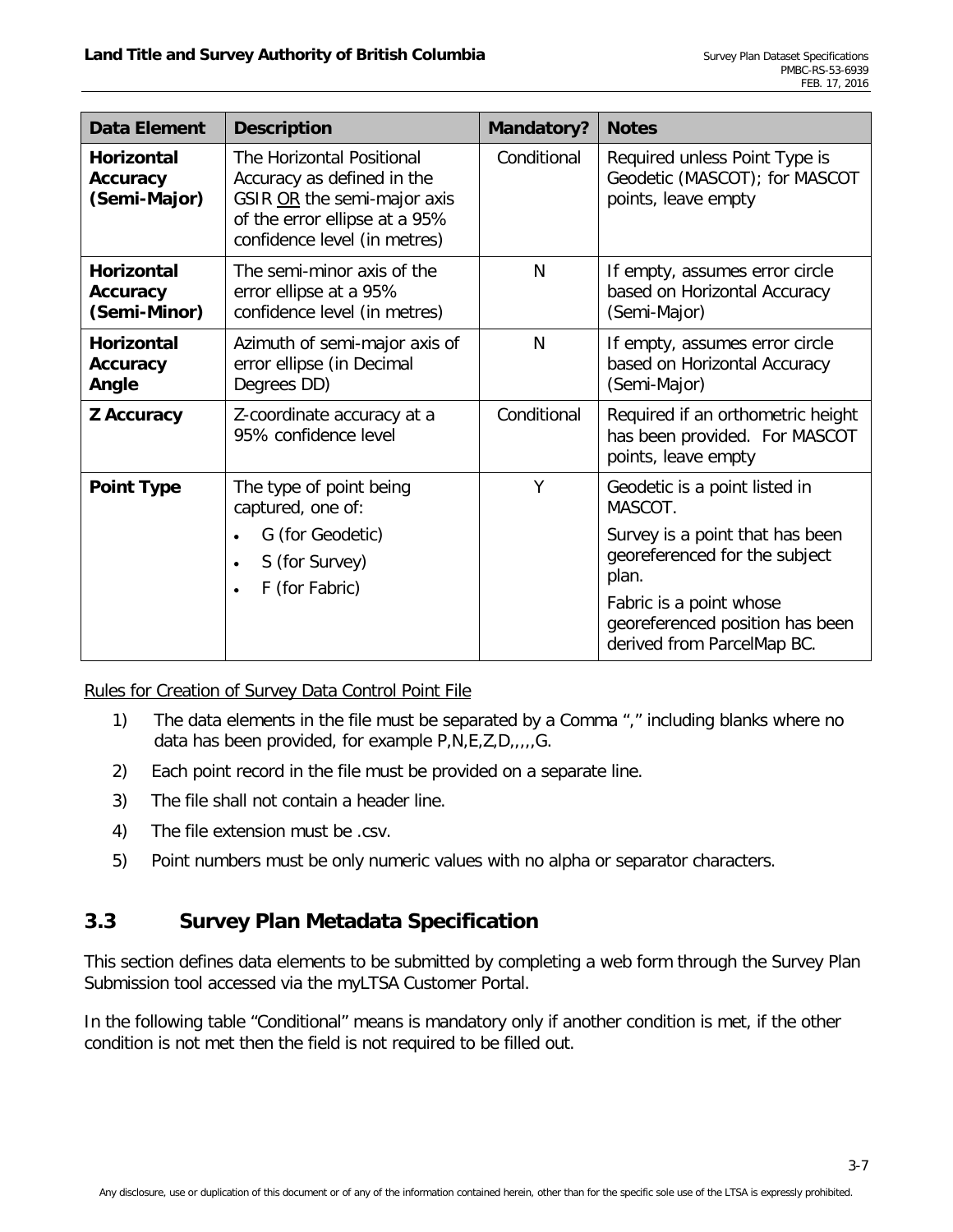| <b>Data</b><br><b>Element</b>             | <b>Description</b>                                                                                                                                                         | <b>Mandatory?</b> | <b>Type</b>            | <b>Notes</b>                                                                                                                                                                                                                                                         |
|-------------------------------------------|----------------------------------------------------------------------------------------------------------------------------------------------------------------------------|-------------------|------------------------|----------------------------------------------------------------------------------------------------------------------------------------------------------------------------------------------------------------------------------------------------------------------|
| <b>CLR Plan</b><br><b>Number</b>          | The Crown Land<br>Registry number (EPC)<br>of the survey plan for<br>which the survey data<br>set applies                                                                  | Conditional       | <b>Text</b>            | One of CLR Plan Number or<br>LTR Plan Number must be<br>present.<br>Prefix must be included                                                                                                                                                                          |
| <b>LTR Plan</b><br><b>Number</b>          | The Land Title Registry<br>number (EPP, EPS for<br>electronic plans or<br>historic 3 letter plan<br>prefix) of the survey<br>plan for which the<br>survey data set applies | Conditional       | Text                   | One of CLR Plan Number or<br>LTR Plan Number must be<br>present. Typically this<br>number will be EPP or EPS<br>unless the plan is a type<br>that requires the use of a<br>historic plan number (Strata<br>Plan Amendment for<br>example)<br>Prefix must be included |
| Control<br><b>Number</b>                  | The Control Number of<br>the associated LTR or<br><b>CLR Plan</b>                                                                                                          | Conditional       | <b>Text</b>            | The Control Number of the<br>signed PDF plan that is to<br>be registered and of which<br>the dataset represents.<br>Mandatory for all electronic<br>plans.                                                                                                           |
| Land<br><b>Surveyor File</b><br>Reference | Reference associated<br>with plan being<br>submitted                                                                                                                       | N                 | Text                   |                                                                                                                                                                                                                                                                      |
| <b>Plan Type</b>                          | Type of plan being<br>submitted                                                                                                                                            | Υ                 | Specified<br>Selection | One choice from a list of the<br>required plan types listed in<br>Practice Bulletin #3, Section<br>5.                                                                                                                                                                |
| <b>UTM Zone</b><br>(Spatial<br>Reference) | <b>Universal Transverse</b><br>Mercator map<br>projection zone number                                                                                                      | Y                 | Specified<br>Selection | One of:<br>NAD_1983_CSRS_UTM_Zo<br>$ne_7N$<br>NAD_1983_CSRS_UTM_Zo<br>$ne_8N$<br>NAD_1983_CSRS_UTM_Zo<br>$\bullet$<br>$ne_9N$<br>NAD_1983_CSRS_UTM_Zo<br>$\bullet$<br>$ne_1$ 0N<br>NAD_1983_CSRS_UTM_Zo<br>$ne_11N$                                                  |

| Table 3-3 Survey Plan Metadata |  |
|--------------------------------|--|
|                                |  |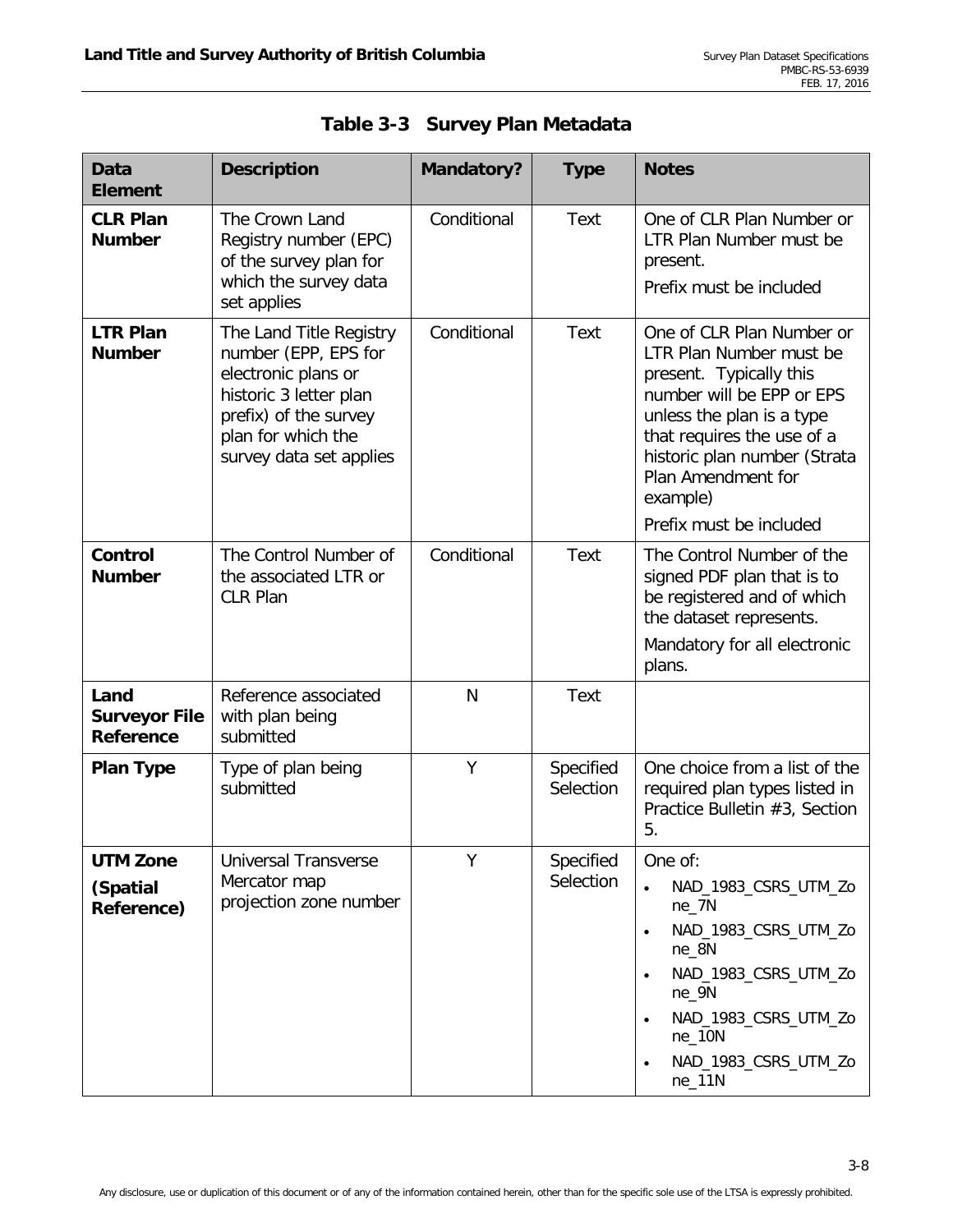| <b>Data</b><br><b>Element</b>                  | <b>Description</b>                                                                                                    | <b>Mandatory?</b> | <b>Type</b>            | <b>Notes</b>                                                                                                                                                                                                                                                    |
|------------------------------------------------|-----------------------------------------------------------------------------------------------------------------------|-------------------|------------------------|-----------------------------------------------------------------------------------------------------------------------------------------------------------------------------------------------------------------------------------------------------------------|
| <b>Dimension</b><br>Reference                  | Identifies whether the<br>optional dimension<br>annotations in the<br>dataset are UTM grid or<br>are ground distances | Y                 | Specified<br>Selection | Note that as Per Section 3.1,<br>the Survey Plan Dataset<br>must be submitted in Grid.<br>This Dimension Reference<br>element is describing<br>whether the optional<br>dimension annotations are<br>grid or ground distances.                                   |
| Datum and<br><b>Version</b><br>(Realization)   | Datum and Version<br>(epoch) used to<br>georeference the plan                                                         | Y                 | Specified<br>Selection | One of:<br>NAD83(CSRS) 4.0.0.BC.1<br>$\bullet$<br>NAD83(CSRS)<br>$\bullet$<br>4.0.0.BC.1.GVRD<br>NAD83(CSRS)<br>$\bullet$<br>3.0.0.BC.1.NVI<br>NAD83(CSRS)<br>$\bullet$<br>3.0.0.BC.1.CRD<br>NAD83(CSRS) 2002.0<br>$\bullet$<br>NAD83(CSRS) 1997.0<br>$\bullet$ |
| <b>Comments</b>                                | Land Surveyor<br>description of<br>submission                                                                         | N                 | Free Text              | Field may be blank.                                                                                                                                                                                                                                             |
| <b>Commission</b><br><b>Number</b>             | Land Surveyor's<br><b>Commission Number</b>                                                                           | Y                 | Free Text              | The commission number of<br>the land surveyor who<br>digitally signed the plan.                                                                                                                                                                                 |
| <b>Survey Date</b>                             | Field survey completion<br>date, as would be<br>noted on the plan<br>certification form.                              | Y                 | Date                   | For explanatory plans this<br>should be the Checklist<br>date.                                                                                                                                                                                                  |
| Average<br><b>Combined</b><br><b>Factor</b>    | The average combined<br>factor for the survey<br>dataset                                                              | Y                 | Bounded<br>Number      | Valid values are between<br>0.9 and 1.1                                                                                                                                                                                                                         |
| <b>Additional</b><br><b>Combined</b><br>Factor | Other combined factors<br>used in the plan, if<br>more than one is used                                               | N                 | Text                   | Possible list of additional<br>combined factors - comma<br>separated - for use by<br>PMBC operators                                                                                                                                                             |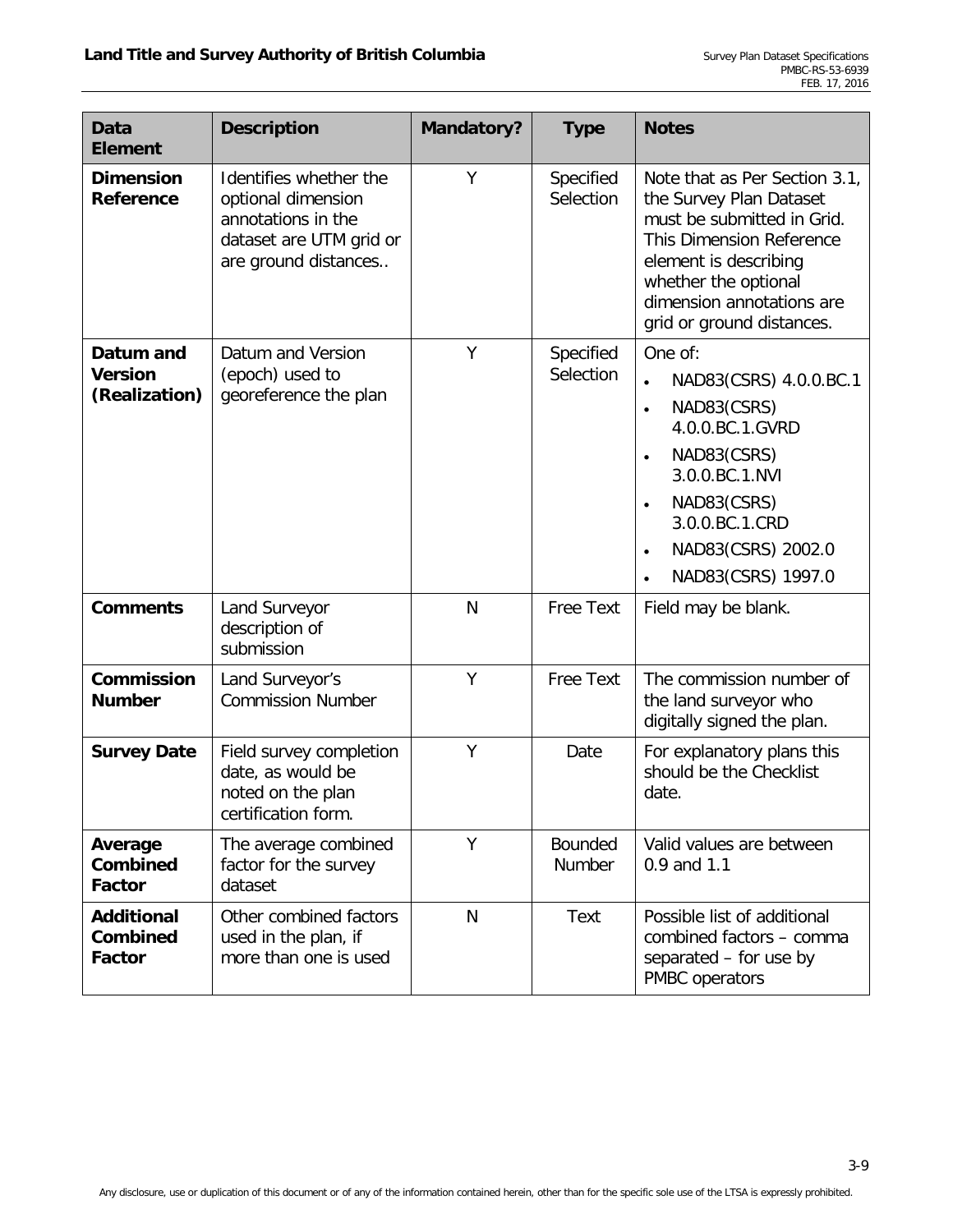| <b>Data</b><br><b>Element</b>                            | <b>Description</b>                                                                                                                                                                                                                                                                                                                                                                                                                                                                                                                                                                                                                                                        | <b>Mandatory?</b> | <b>Type</b>                                                                                                   | <b>Notes</b>                                                                                                                                                                                                                                                                                                                                                   |
|----------------------------------------------------------|---------------------------------------------------------------------------------------------------------------------------------------------------------------------------------------------------------------------------------------------------------------------------------------------------------------------------------------------------------------------------------------------------------------------------------------------------------------------------------------------------------------------------------------------------------------------------------------------------------------------------------------------------------------------------|-------------------|---------------------------------------------------------------------------------------------------------------|----------------------------------------------------------------------------------------------------------------------------------------------------------------------------------------------------------------------------------------------------------------------------------------------------------------------------------------------------------------|
| <b>Relative</b><br><b>Survey</b><br>Accuracy<br>Category | Describes the relative<br>accuracy of the survey<br>as assessed by the land<br>surveyor. Used in a<br>parcel fabric<br>adjustment.                                                                                                                                                                                                                                                                                                                                                                                                                                                                                                                                        | Y                 | Specified<br>Selection<br>Note:<br>Table 3-4<br>details the<br>criteria for<br>the<br>accuracy<br>categories. | Accuracy category will be a<br>value between 1 and 7 and<br>will be used by the Parcel<br>Fabric Manager.<br>Auto-populated by the<br>system as '3', but<br>changeable by the<br>submitter.<br>Parcels with a high accuracy<br>category will have a higher<br>weight in the adjustment<br>and will adjust less than<br>those parcels with lower<br>accuracies. |
| Georeferen-<br>cing Method                               | One of the following:<br>GNSS or<br>$\bullet$<br>conventional ties to<br>passive control<br>points listed in<br><b>MASCOT</b><br>GNSS ties to active<br>$\bullet$<br>control points listed<br>in MASCOT<br>GNSS ties to private<br>$\bullet$<br>RTN integrated with<br>the British Columbia<br>Geo-Spatial<br>Reference<br>framework<br><b>Precise Point</b><br>$\bullet$<br>Positioning (PPP)<br>Ties to a previously<br>$\bullet$<br>georeferenced<br>survey that meets<br>the georeferencing<br>requirements of the<br>survey being<br>undertaken<br>PMBC, where the<br>$\bullet$<br>type of survey plan<br>is not required to be<br>geo-referenced<br>PMBC, where the | Y                 | Specified<br>Selection                                                                                        | Follows acceptable<br>georeferencing methods as<br>defined in the GSIR Section<br>$2-6(1)$ .                                                                                                                                                                                                                                                                   |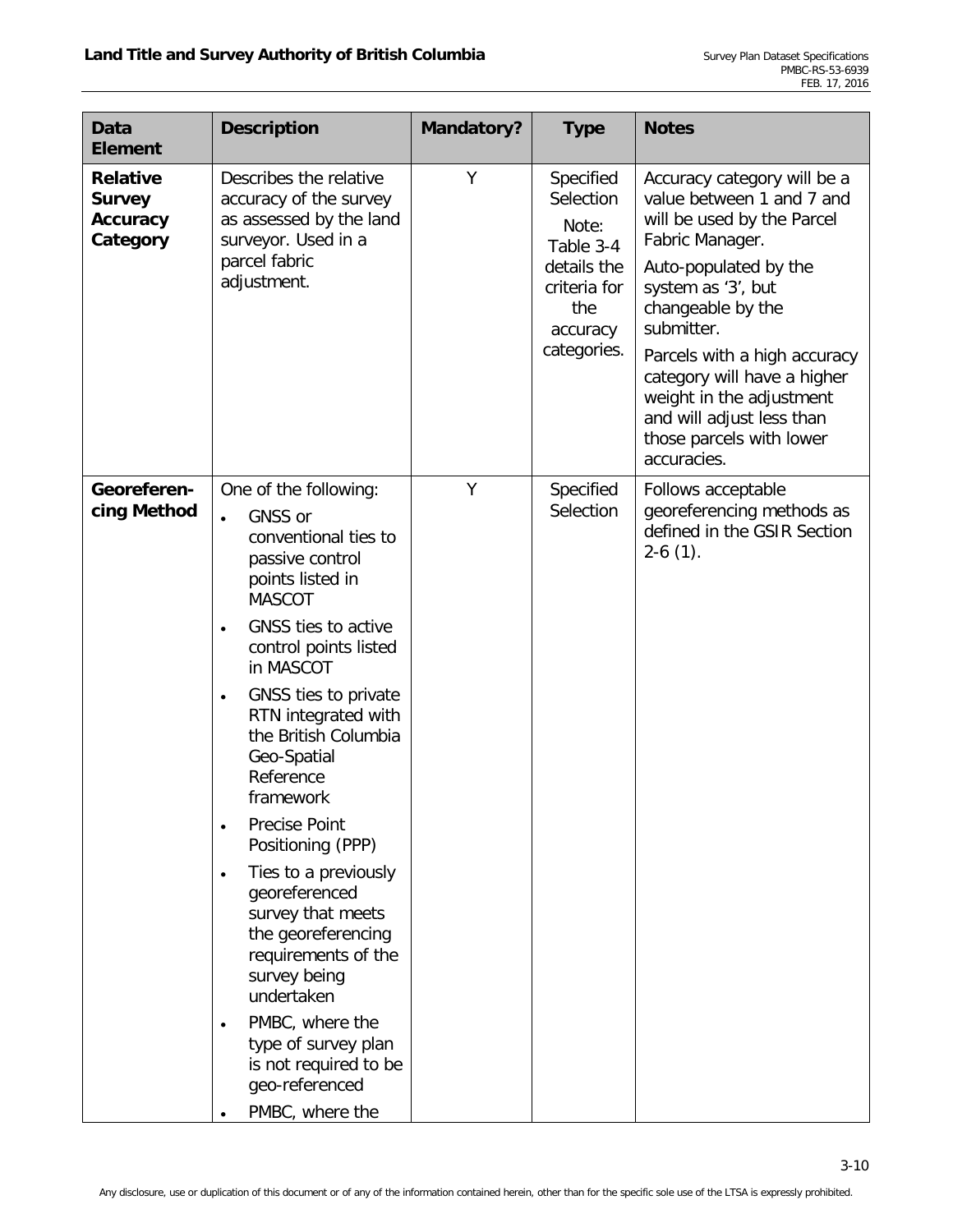| <b>Data</b><br><b>Element</b> | <b>Description</b>                                                            | <b>Mandatory?</b> | <b>Type</b> | <b>Notes</b> |
|-------------------------------|-------------------------------------------------------------------------------|-------------------|-------------|--------------|
|                               | ABCLS has granted<br>an exemption from<br>the requirement to<br>geo-reference |                   |             |              |
|                               | Other method<br>$\bullet$<br>approved by the<br><b>ABCLS</b>                  |                   |             |              |

<span id="page-19-0"></span>For reference, [Table 3-4](#page-19-0) provides the definitions of the relative survey accuracy categories. For PMBC, the category will be defaulted to Accuracy Level 3, consistent with the GSIR.

| <b>Accuracy</b><br>Level | <b>Standard Deviation</b><br><b>Bearing (secs)</b> | <b>Standard Deviation</b><br>Distance (m) | <b>PPM</b> (parts<br>per million) |
|--------------------------|----------------------------------------------------|-------------------------------------------|-----------------------------------|
|                          | 5                                                  | 0.001                                     | 5                                 |
| $\mathcal{P}$            | 30                                                 | 0.01                                      | 20                                |
| 3                        | 60                                                 | 0.02                                      | 50                                |
|                          | 120                                                | 0.05                                      | 200                               |
| 5                        | 300                                                | 0.2                                       | 500                               |
| 6                        | 3,600                                              |                                           | 1,000                             |
|                          | 6,000                                              | 10                                        | 10,000                            |

## **Table 3-4 Relative Survey Accuracy Category**